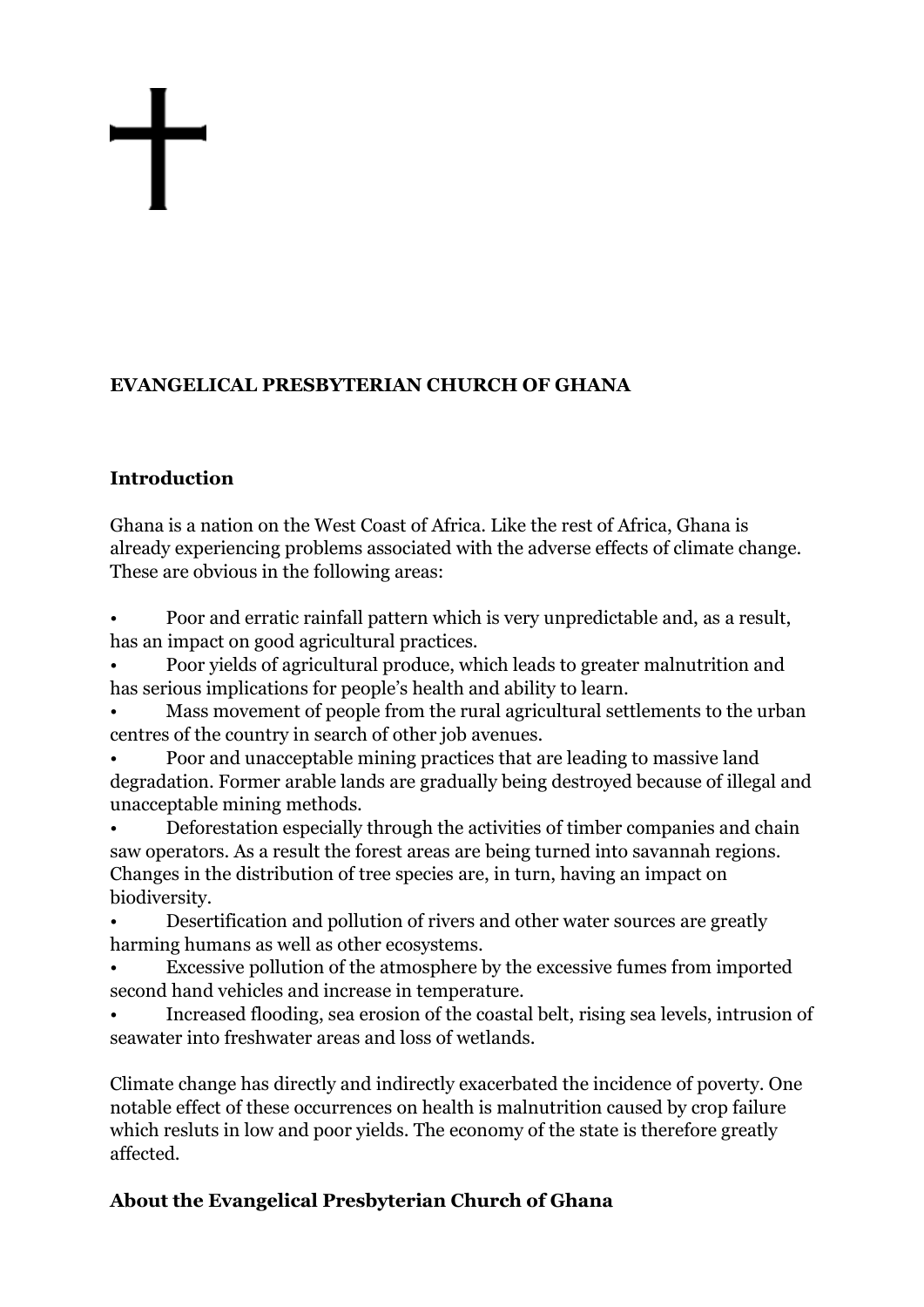The Evangelical Presbyterian Church of Ghana has more than 150,000 members. It works in 133 districts throughout Ghana with 834 congregations and almost 200 pastors. It runs two teacher training collages, five senior secondary schools, 94 junior secondary schools, 370 primary schools, 197 kindergartens, eight hospitals and clinics, six agricultural stations, four training centres and 23 self help projects.

It also runs the Evangelical Presbyterian University, a Church-based institution with special emphasis on agriculture, business management and agricultural extension Services – giving technical guidance to farmers in rural areas in order to help them increase their productivity.

Agenda 21 is one of the Church's development programmes focussing on sustainable development. It has a poverty reduction project in three districts in Northern Ghana, with an emphasis on nutrition, environment and sanitation, and has established sanitation clubs in secondary and primary schools equipping them with basic hand tools to facilitate cleaning of the environment and to carry out best practice demonstrations.

# **COMMITMENTS**

The Church is committed to help mitigate the effects of climate change:

It will continue to raise awareness about climate change in its congregations with particular emphasis on the need to conserve forest resources. It will use its schools, radio discussions and public meetings to help achieve this. It will target rural church communities to communicate basic information on climate change.

It will integrate the theme of climate change into worship, liturgy, preaching and into the curricula of the Church's theological institutions.

It will establish eco-congregations at all levels.

It will engage the government of Ghana through the Christian Council of Ghana to advocate policy that mitigates the effects of climate change

It will continue the work of the Church's Agenda 21 programme to restore degraded land through reforestation in Northern Ghana and through training fire volunteers in collaboration with the Ghana National Fire Service to reduce the incidence of bush fire.

It will support this work by coming into partnership with the US-based Interfaith Power and Light Campaign and its new eco-twinning project. Here, congregations in America will support faith-based environmental projects in Africa. Agenda 21 will manage the proposed one year project which centres on reforesting degraded lands in four project sites in Northern and Southern Ghana as well as establishing community woodlots. It aims to:

 a. Hold public meetings to create awareness of the need to manage and use environmental resources on a sustainable basis;